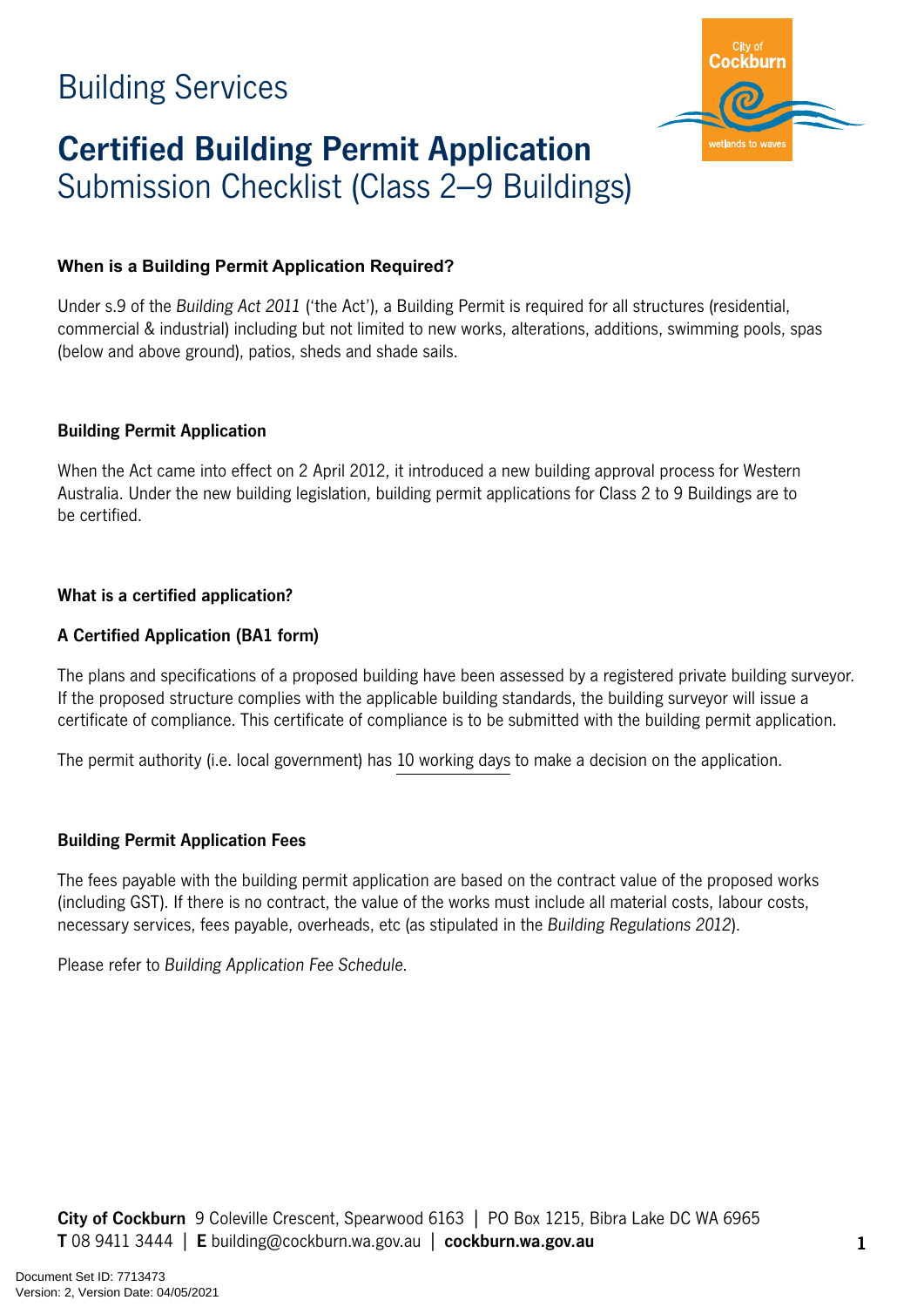#### **Note**

The attached submission checklist is intended as a guide only. If all relevant information is provided with the building permit application, it will facilitate faster assessment and approval within statutory timeframes.

However, in some instances the City's Building Surveyors may request further information. The additional information would need to be provided to the City **within 21 calendar days** by the applicant.

## Submission Requirements

#### **1. Forms**

- $\Box$  Completed Building Permit Application Form BA1 (Certified).
- $\Box$  Completed CTF Levy Form (or proof of pre-payment).
- $\Box$  Owner-Builder Approval from the Building Services Board (if applicable).
- $\Box$  Registered Builder's Details Builder must provide registration number and sign the application form if works exceed \$20,000.

#### **2. Fees**

 $\Box$  Application fee plus associated State levies must be paid at time of lodgement of the application (refer to *2017/2018 Building Application Fee Schedule)*.

#### **3. Prescribed Information – Other Approvals and Consent**

 $\Box$  Water Corporation Approval of the proposed plans (if applicable).

Planning Approval issued by the City of Cockburn's Statutory Planning Services (Phone: 08 9411 3578 or 08 9411 3579) for the proposed development (if applicable).

 $\Box$  If the proposal requires installation or alteration of an on-site sewage effluent system, provide evidence that the proposed plans have been submitted to and/or approved by the City of Cockburn Health Services (Phone: 08 9411 3589).

If the proposal requires installation or alteration of an aquatic facility (Pool / Spa) as defined in the *Health (Aquatic Facilities) Regulations 2007*, provide evidence that the proposed plans have been submitted to and/or approved by the City's Health Services or Department of Health WA.

 $\Box$  If the proposal will require the installation of a vehicle/driveway crossover, evidence to be provided that the proposed plans have been submitted to and/or approved by the City of Cockburn's Engineering Services (Phone: 08 9411 3554).

- Provide consent (Form BA20) or court order in accordance with r.16(3) of the *Building Regulations 2012* if the proposed works will encroach on other land.
- Provide consent (Form BA20) or court order in accordance with r.16(3) of the *Building Regulations 2012* if the proposed works is likely to adversely affect other land (required where boundary, parapet or retaining walls are proposed or for excavations up to or onto other land).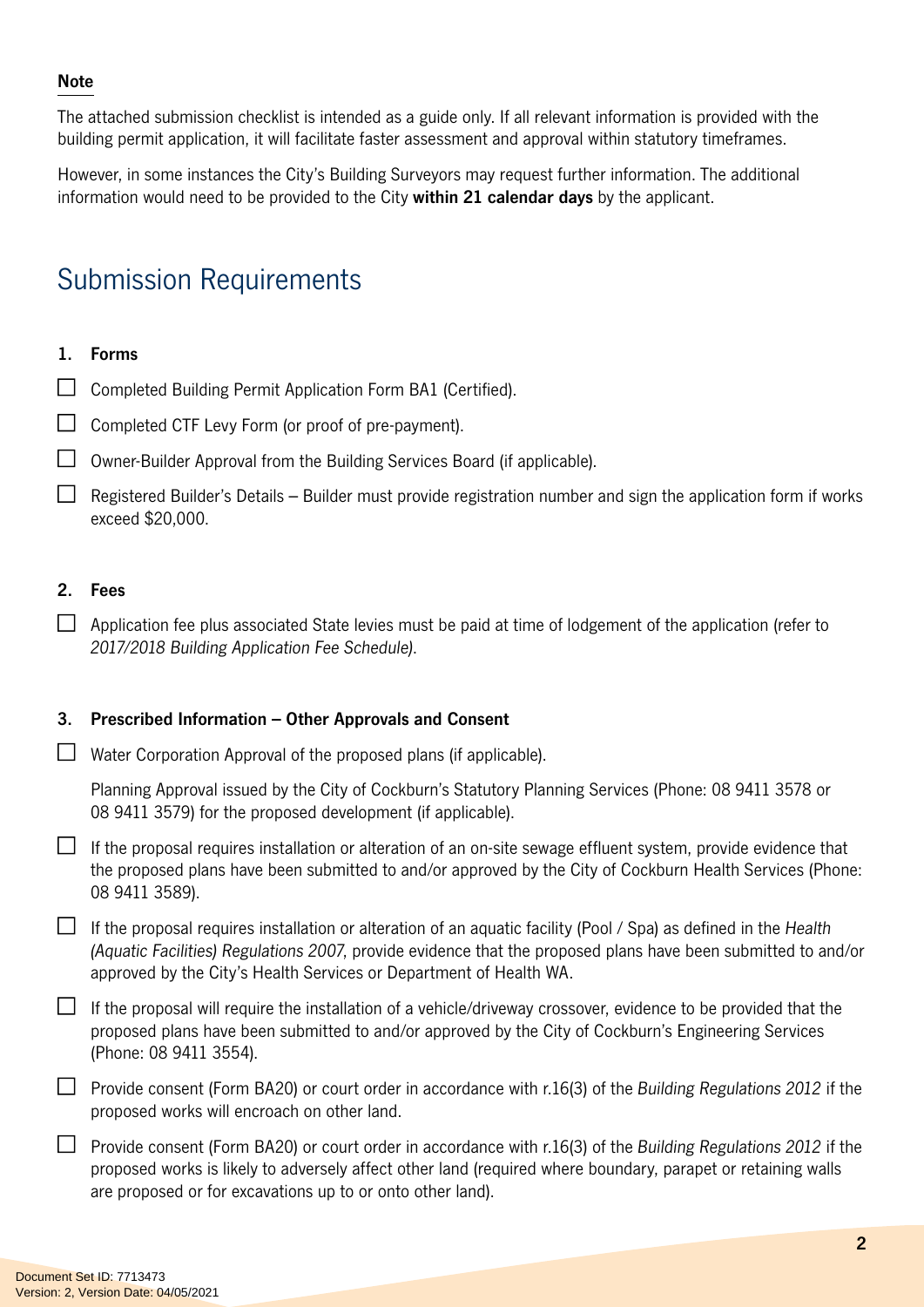### **4. Certificate of Design Compliance (Certified Applications)**

- $\Box$  Provide a Certificate of Design Compliance (CDC) from a registered Building Surveyor specifying the relevant drawings and specifications for each proposed structure and confirming compliance with the Building Code of Australia (BCA) and all referenced standards.
- $\Box$  The CDC is to include details of compliance for any proposed Alternative Solution to the BCA or if a declaration under s.39 of the Act has been issued by the Building Commissioner. A copy of the declaration should be provided with the application.
- $\Box$  The CDC is to include a copy of comment by the Department of Fire and Emergency Services (DFES) and confirmation of compliance with DFES's advice or a statement with reasons for non-compliance.
- $\Box$  The CDC is to include a statement with regard to any works that are likely to adversely affect other land.

#### **5. Plans**

 $\Box$  ONE complete set of plans, details and specifications must be submitted with your application. All plans and details must be legible and drawn to scale in ink. The documents can also be submitted on a CD or USB.

#### **5.1 SITE PLAN (min scale 1:200)**

- $\Box$ All property boundaries, their dimensions and existing buildings to be clearly shown.
- $\Box$ A feature survey of the property showing a permanent datum point, contour and spot levels.
- $\Box$ Distance from the property boundaries to the proposed building/s and distance away from other structures on the property to be clearly indicated.
- $\Box$ The proposed finished floor level to the residence and garage / carport to be shown.
- $\Box$  Height and extent of proposed earthworks.
- $\Box$ Existing sewer and stormwater drains and/or easements.
- $\Box$  Location of septic tanks if no sewer is available (refer to Other Approvals above)
- $\Box$  Location and height of stabilised embankments or retaining wall/s
- $\Box$ Clearly indicate the North point.
- $\Box$ Stormwater disposal details (Engineer endorsed design layout).
- $\Box$ Position of fire hydrant/s and/or booster.

#### **5.2 Floor Plan (min scale 1:100)**

- $\Box$  All dimensions of the proposed building/s.
- $\Box$  Room names.
- $\Box$  Sunken areas (where applicable).
- $\Box$  Location and dimensions of windows and doors.
- $\Box$  Smoke detector locations.
- $\Box$ Ridge, valley, eaves line and down pipe locations.
- $\Box$  Location of mechanical ventilation.
- $\Box$ Location of fire hose reels and extinguishers, exit signs and disabled toilets.

#### **5.3 Elevations (min scale 1:100)**

- $\Box$  Existing ground level at the external wall and at the boundary, as well as proposed finished floor and ground levels.
- $\Box$  Location and dimensions of doors and windows (including direction of opening) eg. fixing, sliding, awning.
	- Height of ceiling.
		- Types of materials used.

 $\Box$